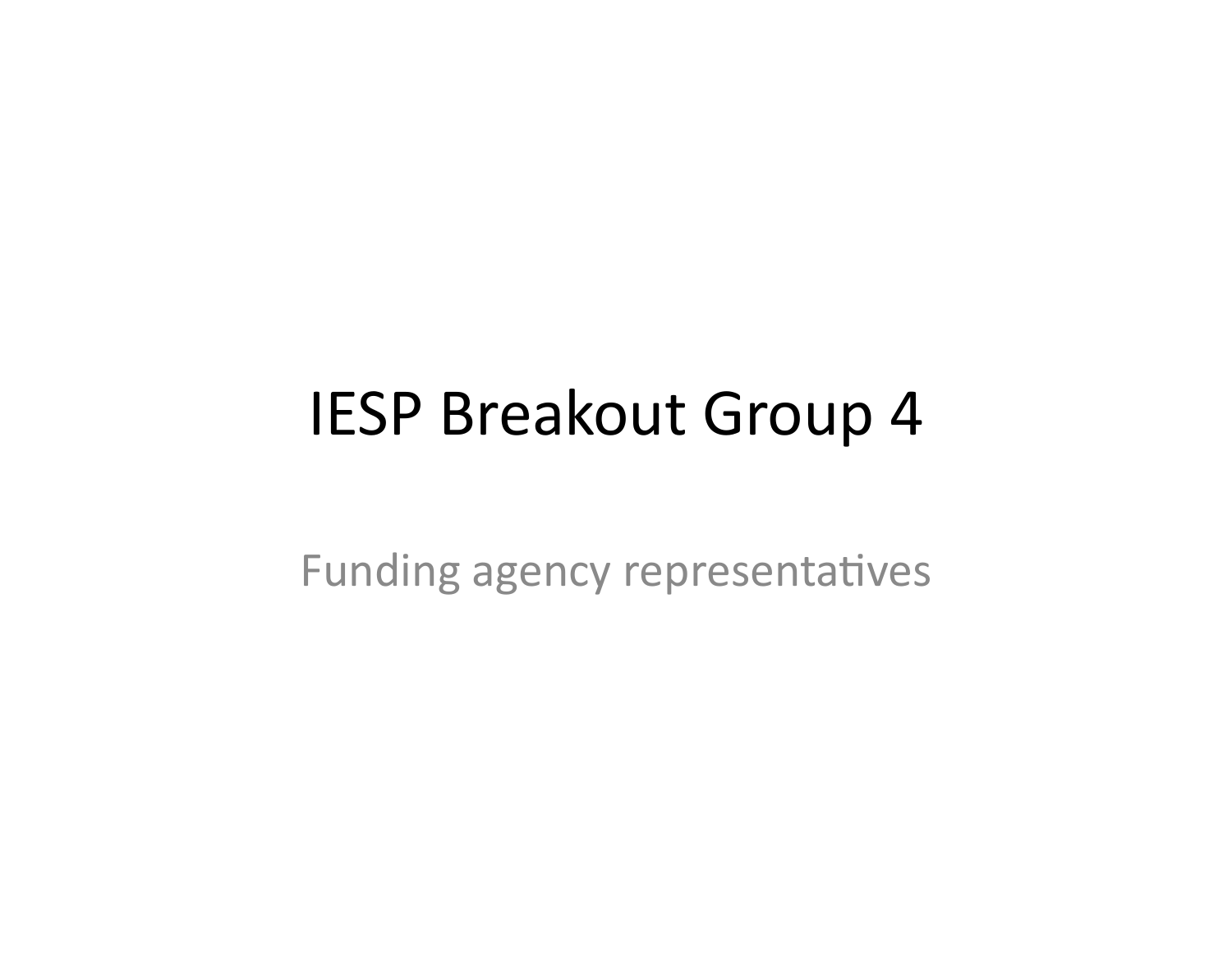#### **Group Members**

- Rob Pennington NSF
- Jos Engelen MWO
- Patrick Aerts MWO
- Peter Michielse NWO
- Kyriakos Baxevanidis EC%
- Michael Ball **BBSRC**
- Bertrand Braunschweig AN France%
- David%Dean % %ORNL/DOE%
- Leonardo Flores EC
- Kostas Glinos 6 MEC
- Ian Halliday **UK**
- Bill Harrod **DARPA**

|    | <b>Barb Helland</b>   |            | <b>DOESC</b> |
|----|-----------------------|------------|--------------|
|    | Fred Johnson          |            | DOE          |
|    | Emma Jones            |            | <b>EPSRC</b> |
|    | Alain Lichnewsky      |            | <b>GENCI</b> |
|    | Jane Nicholson        |            | <b>EPSRC</b> |
|    | Ed Seidel             | <b>NSF</b> |              |
| R- | Akiyuki Seki<br>Japan |            | <b>MEXT-</b> |
| UF | Toshikazu Takeda      |            | <b>RIKEN</b> |
|    | <b>Michael Wilson</b> |            | <b>STFC</b>  |
|    |                       |            |              |
|    |                       |            |              |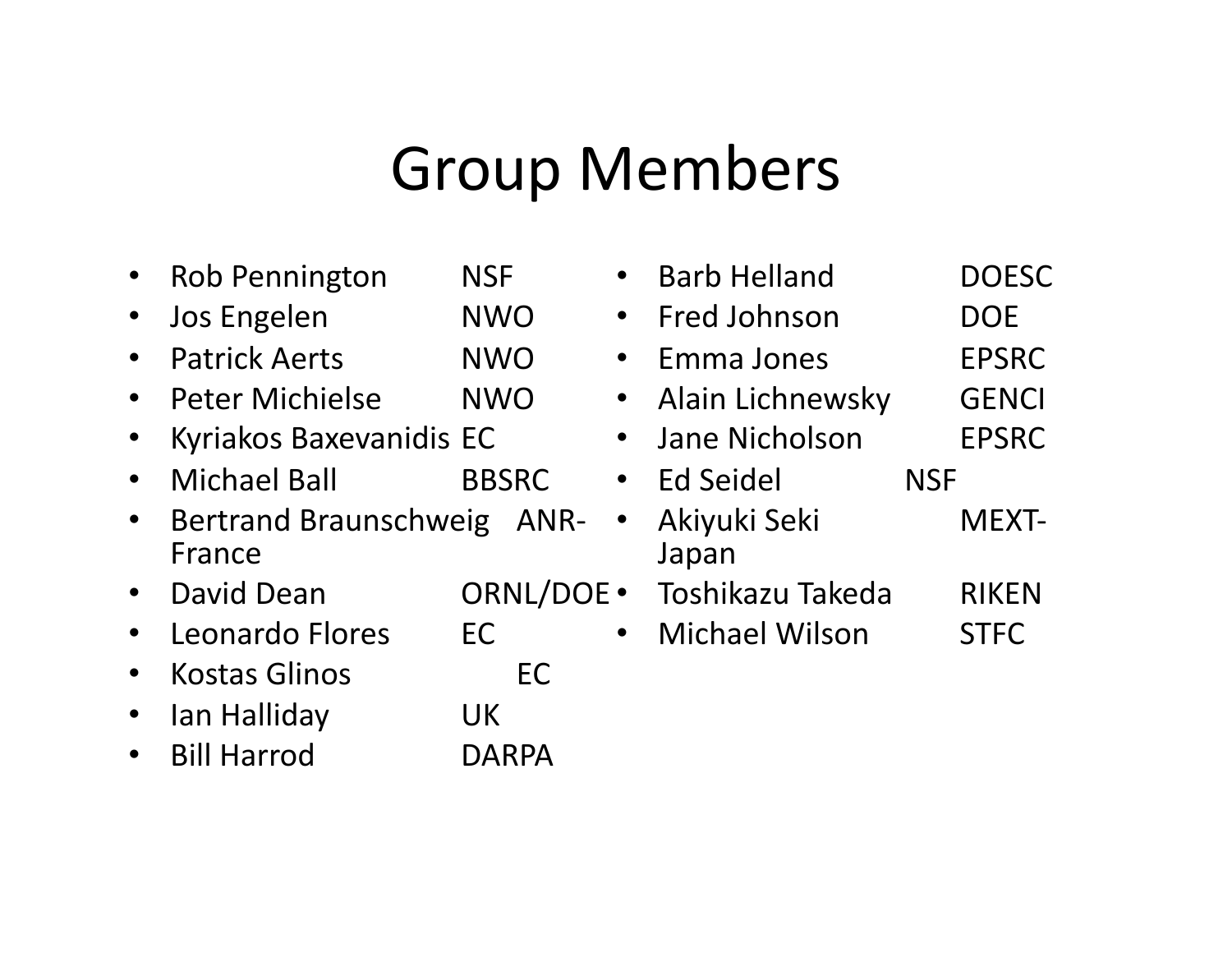# Governance (1)

- Developing a governance, management and organizational structure for IESP
- Exploring ways for funding agencies to coordinate their support of IESP-related R&D so that they complement each other
- Exploring how laboratories, universities and vendors can work together on coordinated HPC software
- Creating a plan for working closely with HW vendors and applications teams to co-design future architectures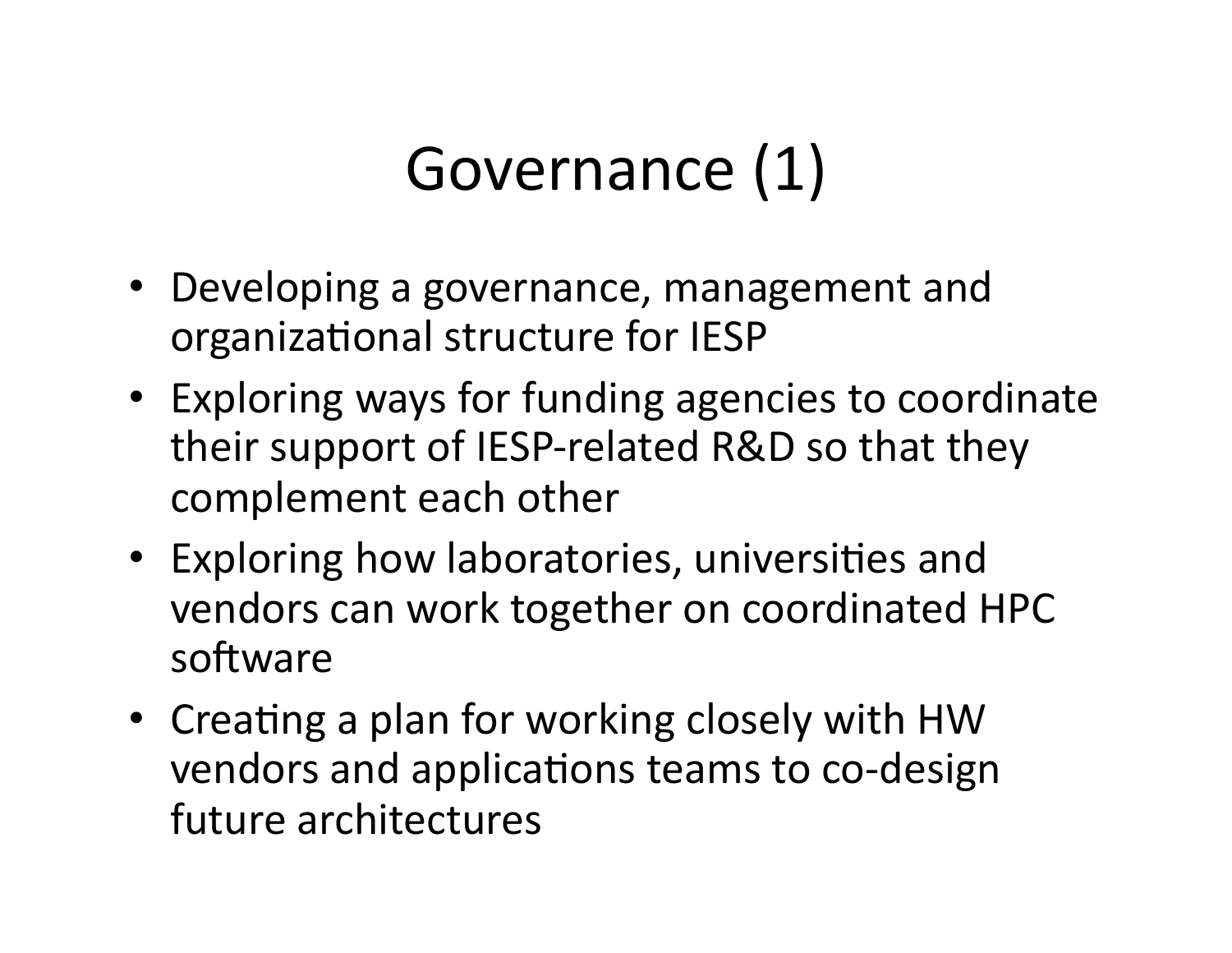# Governance (2)

- Why bother? Business case
- Lifetime scope is it a project or a program?
	- $-$  Might be a project that evolves? IESP is a facet.
	- $-$  End time strategy
- Will there really be a big jump? What is the big difference? Number of threads exceed personal capacity to deal with complexity.
	- Business case/justification, extension of commercial efforts
	- $-$  Cost of not doing the software
	- $-$  Problem definition and process (R&D or development?)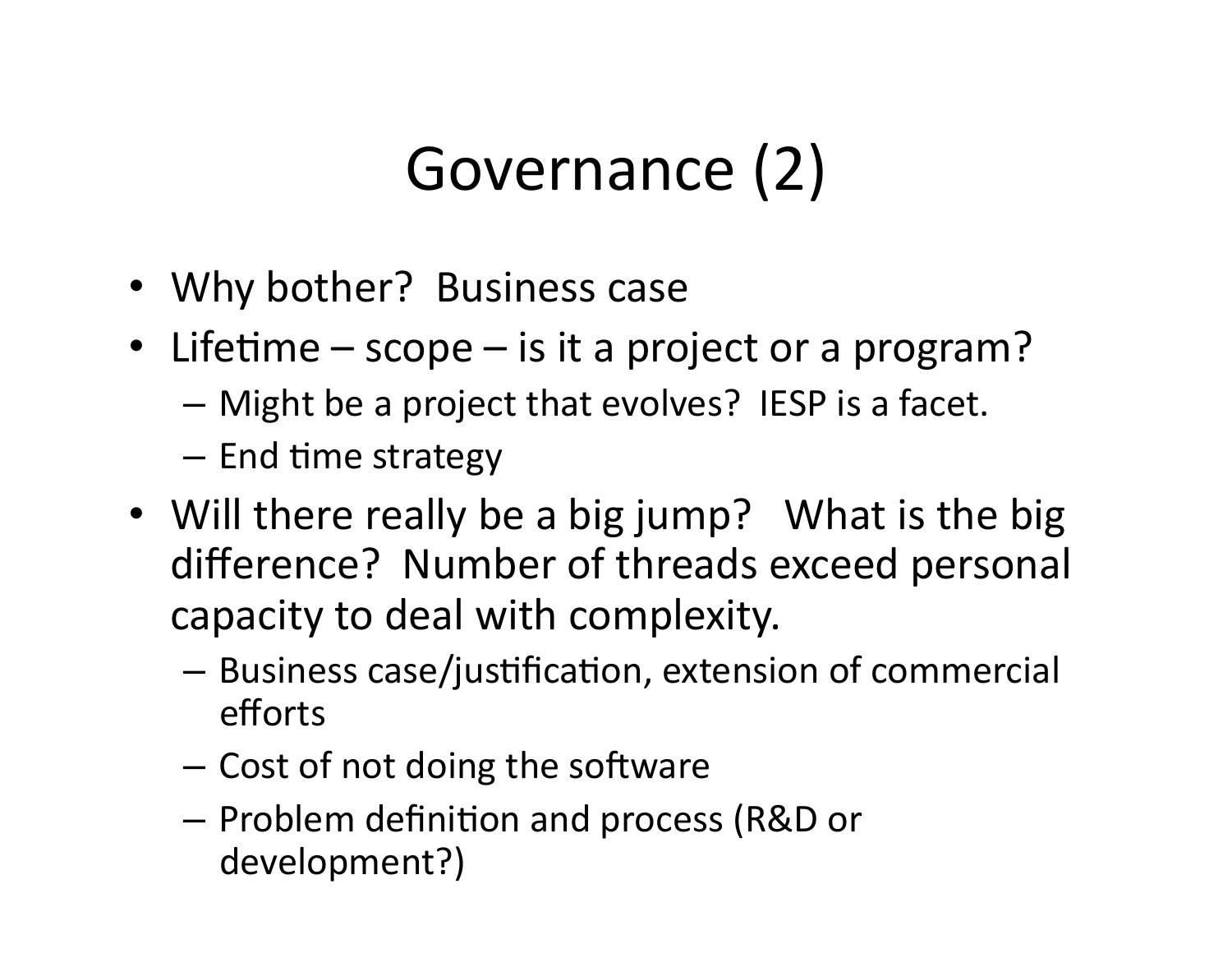# Governance (3)

- Governance for a large investment
- Loose, joint, coordinated, legal framework
- Alignment or misalignment of interests
	- $-$  Commitments and benefits
- Business case to be defined for each funding agency
	- $-$  Use of the systems by applications scientists
	- Technology development
	- Workforce development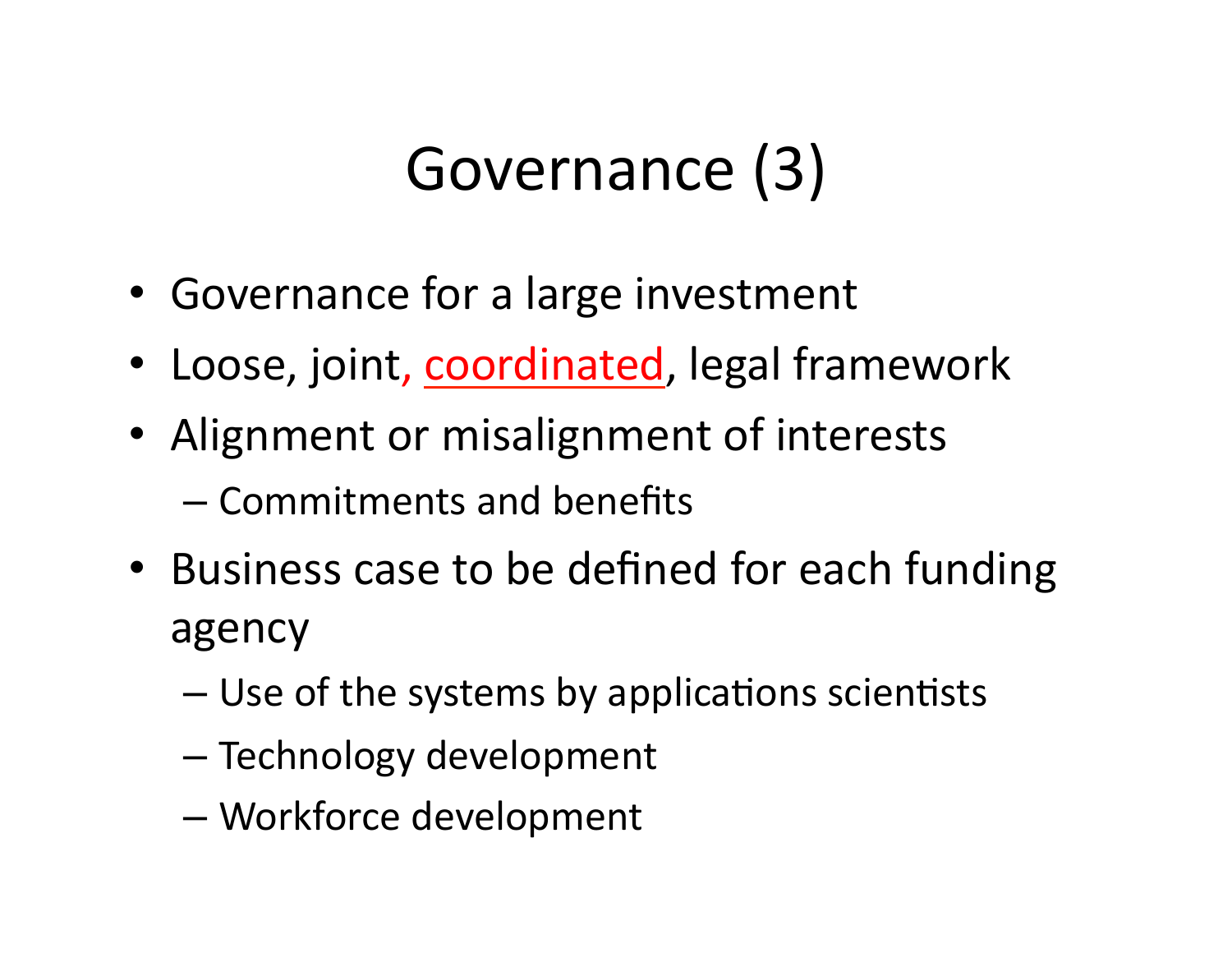# Governance (4)

- Coordinated calls for proposals
- G8 HORCS is an experiment to be tracked
	- $-$  Researchers getting the funding at the same time
	- $-$  Will not produce specific deliverables/software
- Delivery of resultant software critical
- Investments in grids resultant software are not interoperable
- Clear, concise and well-defined roadmap
- International Linear Collider is non-legal entity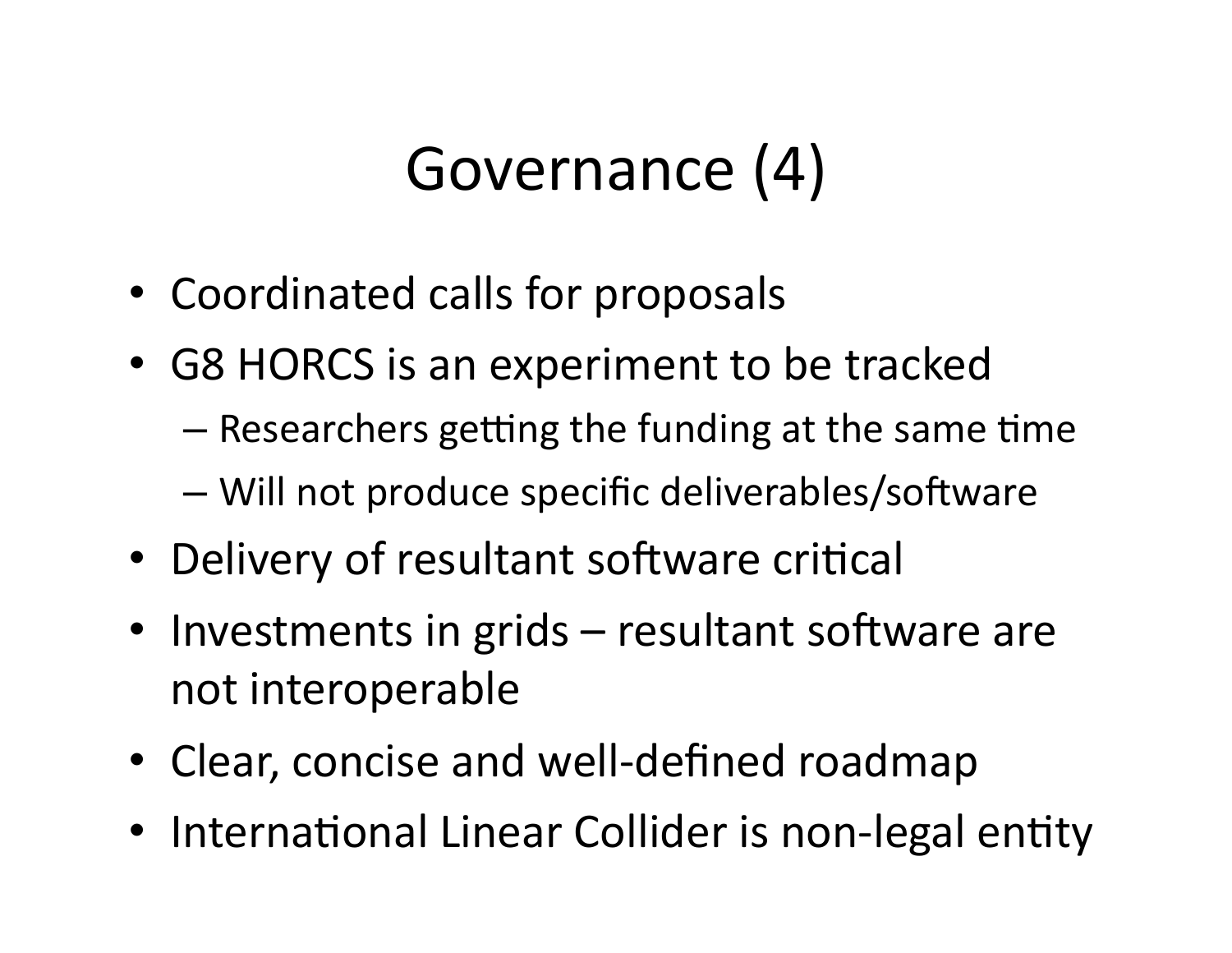# Governance (5)

- Generate a roadmap, split it up and fund it separately
- Common roadmap, competing funding  $$ result not productive
	- $-$  Now in an uncoordinated environment
- Risk mitigation strategy for the entire international community
- Co-design is necessary this time, etc.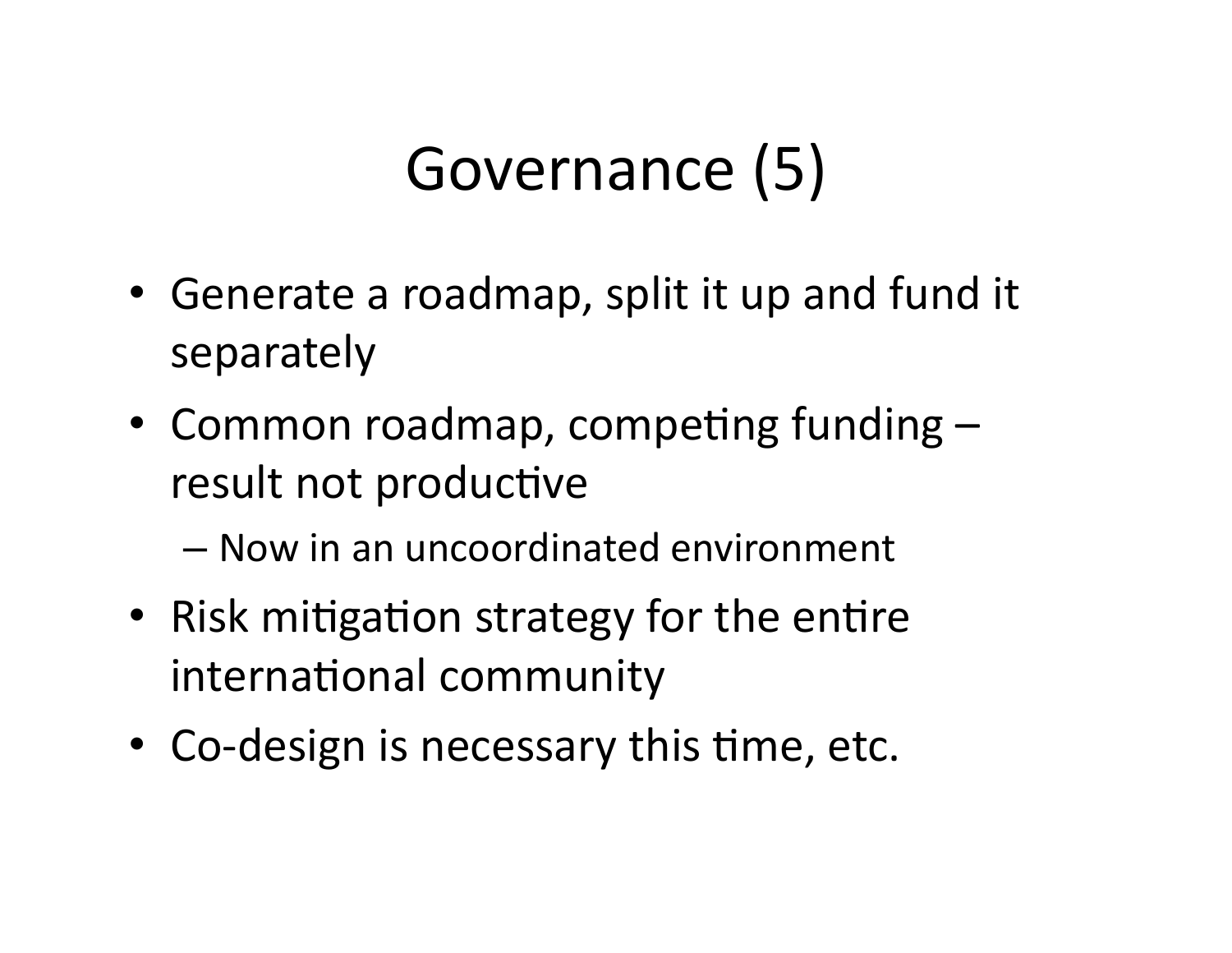# Initial Thoughts on Governance (1)

- International software roadmap group funded by government funding agencies
	- $-$  Periodic (semi-annual/annual) updates
	- $-$  Contingency planning
	- $-$  Clear definition and identification of open source components
	- $-$  Open source development project
- Deliverables funded by agency
- International coordination/monitoring team funded by gov't funding agencies
	- $-$  Keep up to date on the status of the software efforts
	- $-$  Provide non-binding information to the funding agencies and to the software roadmap group
- Software roadmap group keeps up with the international coordination team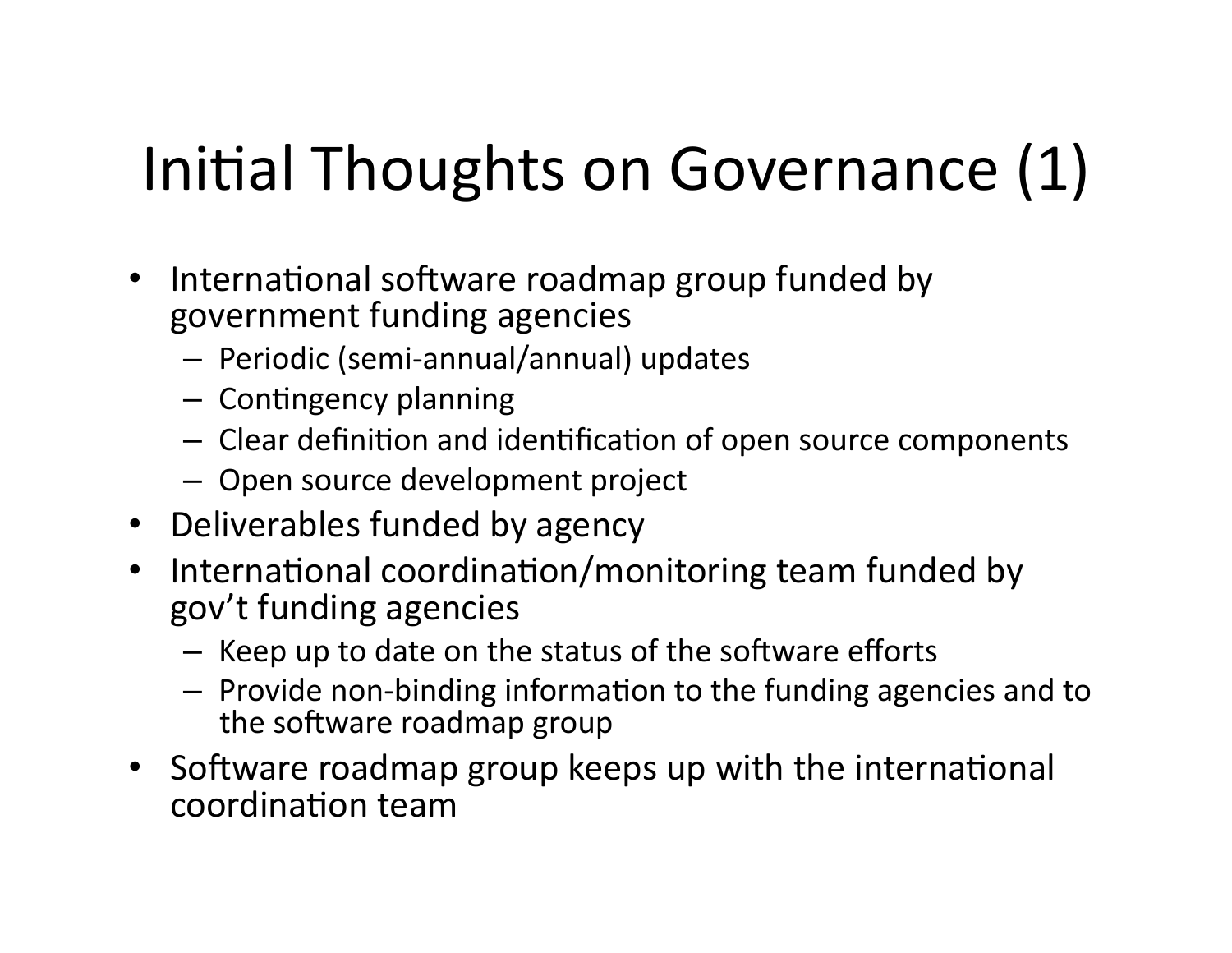# Initial Thoughts on Governance (2)

- Vendor interactions for co-design?
	- Software/hardware
	- $-$  TBD
- Testing resources (cases and platforms) need to be identified and organized
	- TBD%
- Need funding agencies to have effective coordination
	- Separately funded efforts that are coordinated
	- Demonstrable commitments to the project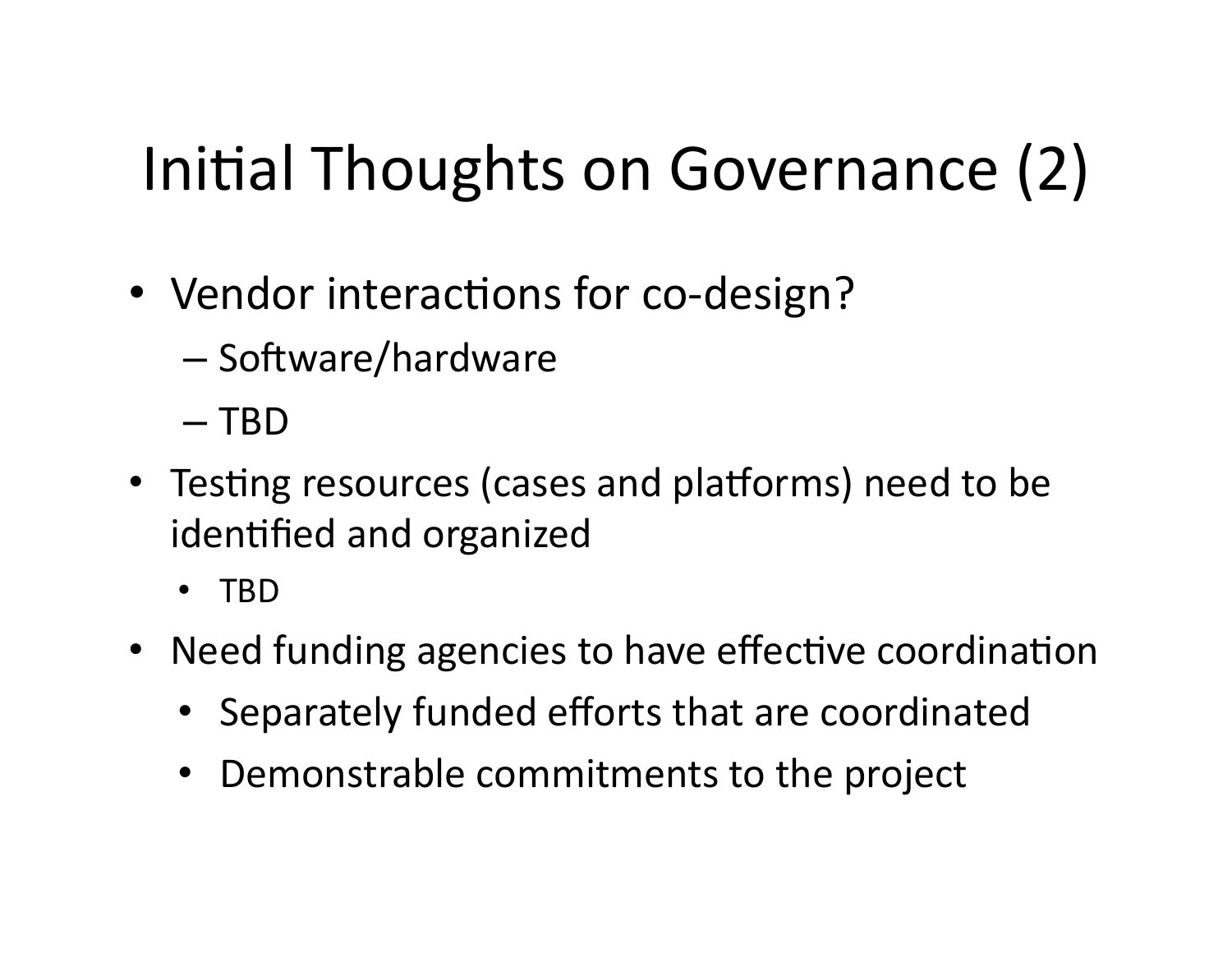## Open Source

- Gov't funding
- Reproducible results, need access to the details, modulo some practical limits
- Time phase to address vendor sensitivity?
	- $-$  Details of hw architecture
	- Compilers, network protocols
	- $-$  Low levels of the control system
	- $-$  Different levels of open openness
- Which open source license?
- Separation of hardware and software efforts for funding
- Roadmap: Exascale only software, Critical path software
	- $-$  Roadmappers define open, vendors raise an exception for discussion
- Software lifecycle costs for community software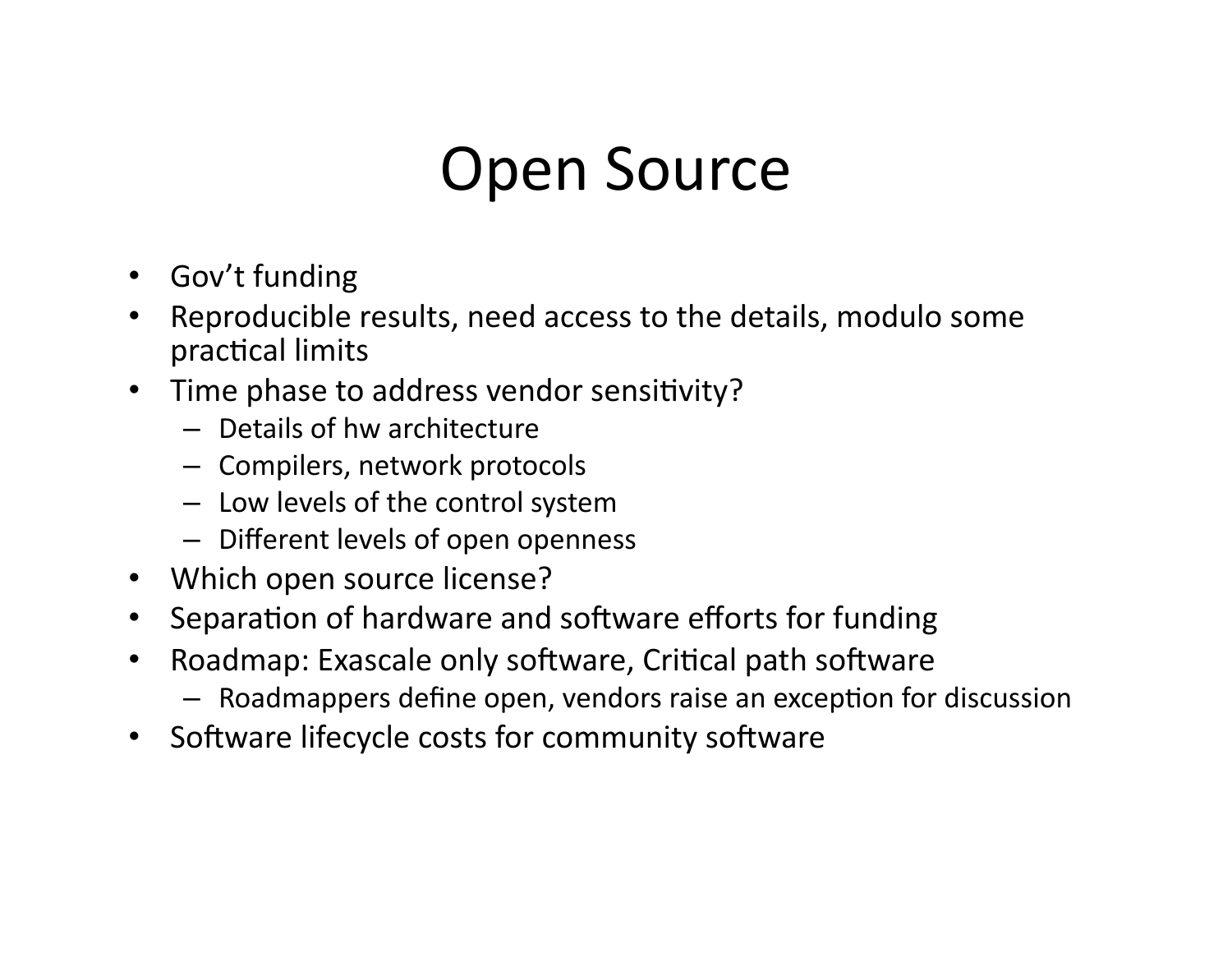## Open Source

- Which open source license?
	- $-$  Non-viral license
- Pedigree and certificates of originality
	- $-$  Do the contributors have the right to contribute?
	- $-$  Who has the right to change the code?
	- $-$  Lessons learned from Linux community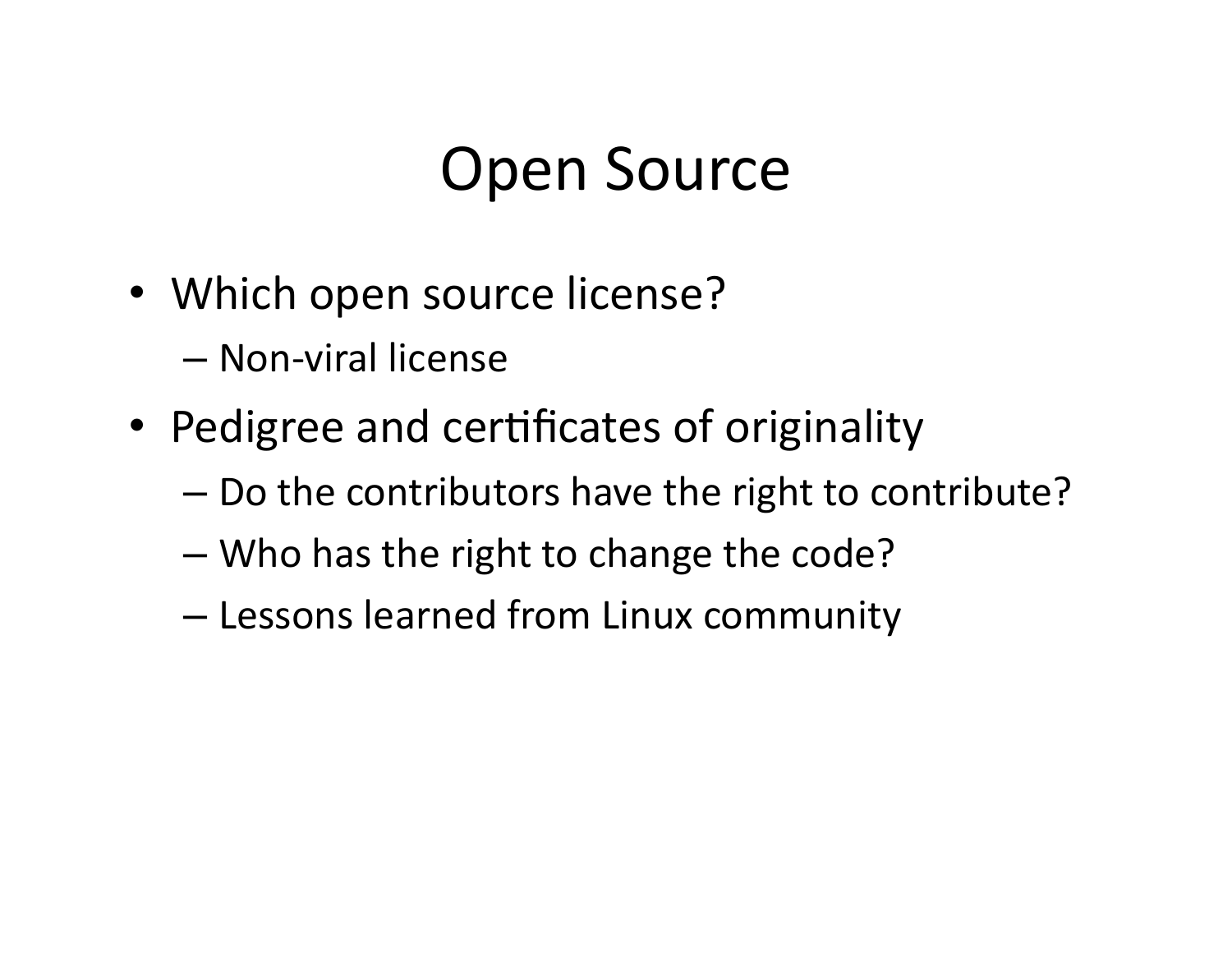## $IP$

- Software IP
	- $-$  Not locked up with a specific vendor
	- $-$  Identified early
- Restrictions might be different with specific ministries or funding programs
- Pre-commercial procurement method
- Begin the IP working group asap
	- $-$  Suggest a template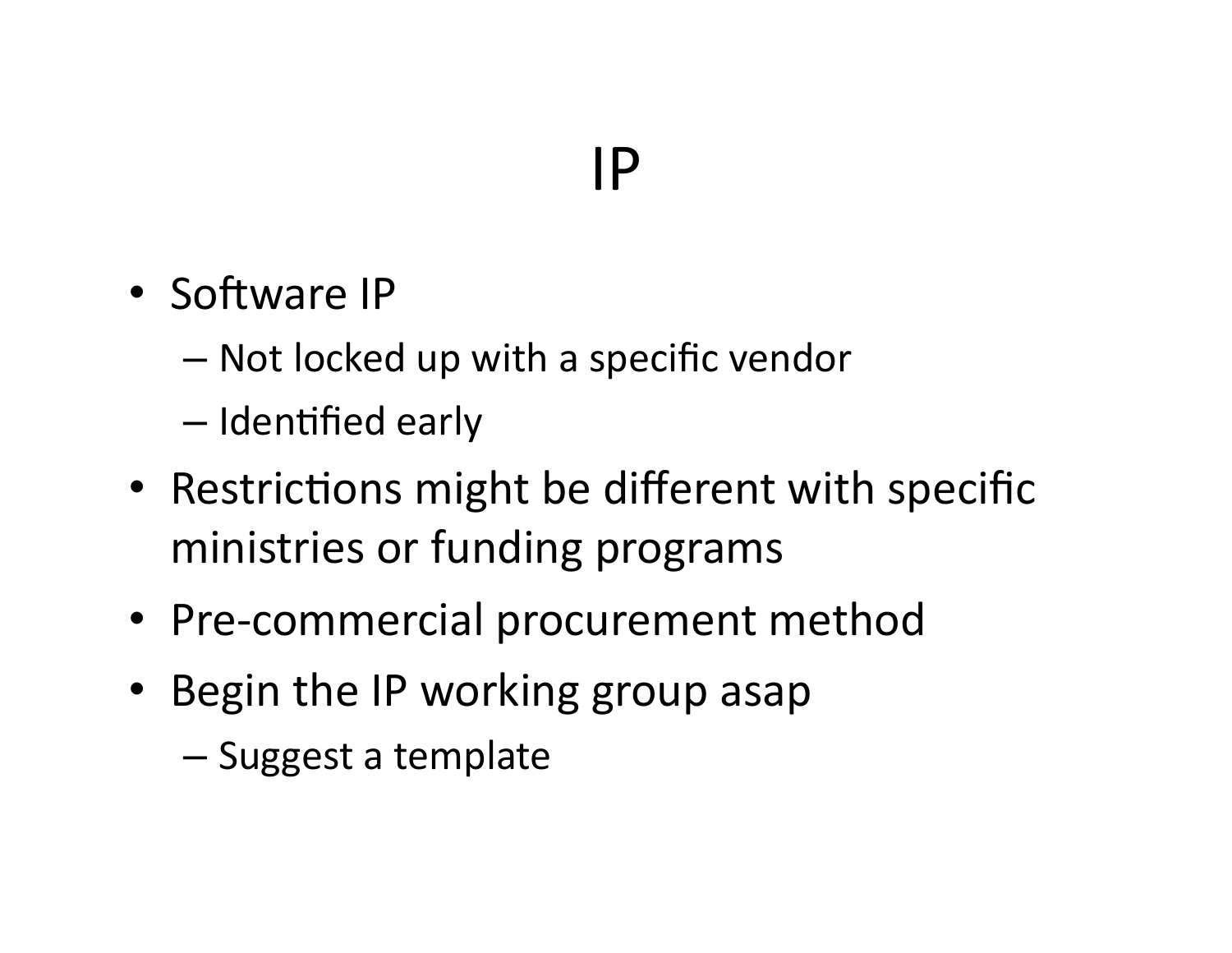## Co-Design

- $\bullet$  Business case
- Apps  $\lt$  -> Software  $\lt$  -> Hardware
- Openness increases risk for vendors
	- $-$  Too many people can result in non-patentable technologies
- Process to match apps requirements to the sw and hw
- Responsibility for SW roadmap group
- Support for simulators and models, performance models
- Possibly design study to be funded for HW/SW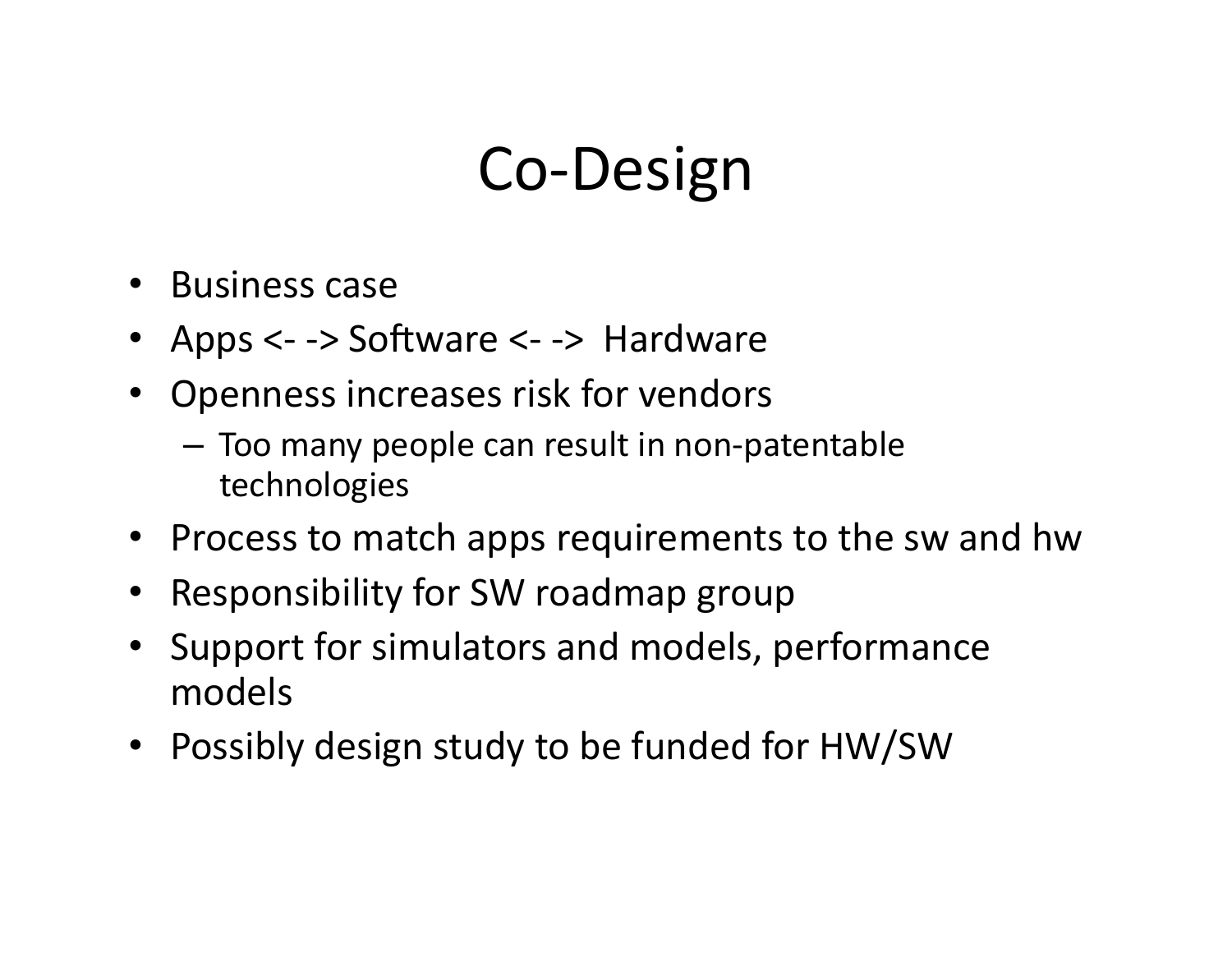## Governance Model

- Development and testing on intermediate platforms on the way to exascale systems
	- $-$  Timeline is already under pressure due to DOE early systems in  $~2015$
- Test and integration function and platform
- Exascale Test and Monitor facility
	- $-$  Patches and regression testing
	- $-$  Change management
	- $-1:1$  of software org staff might be doing test and integration vs developing software
	- $-$  What are the funding agencies supporting now with large scale projects?